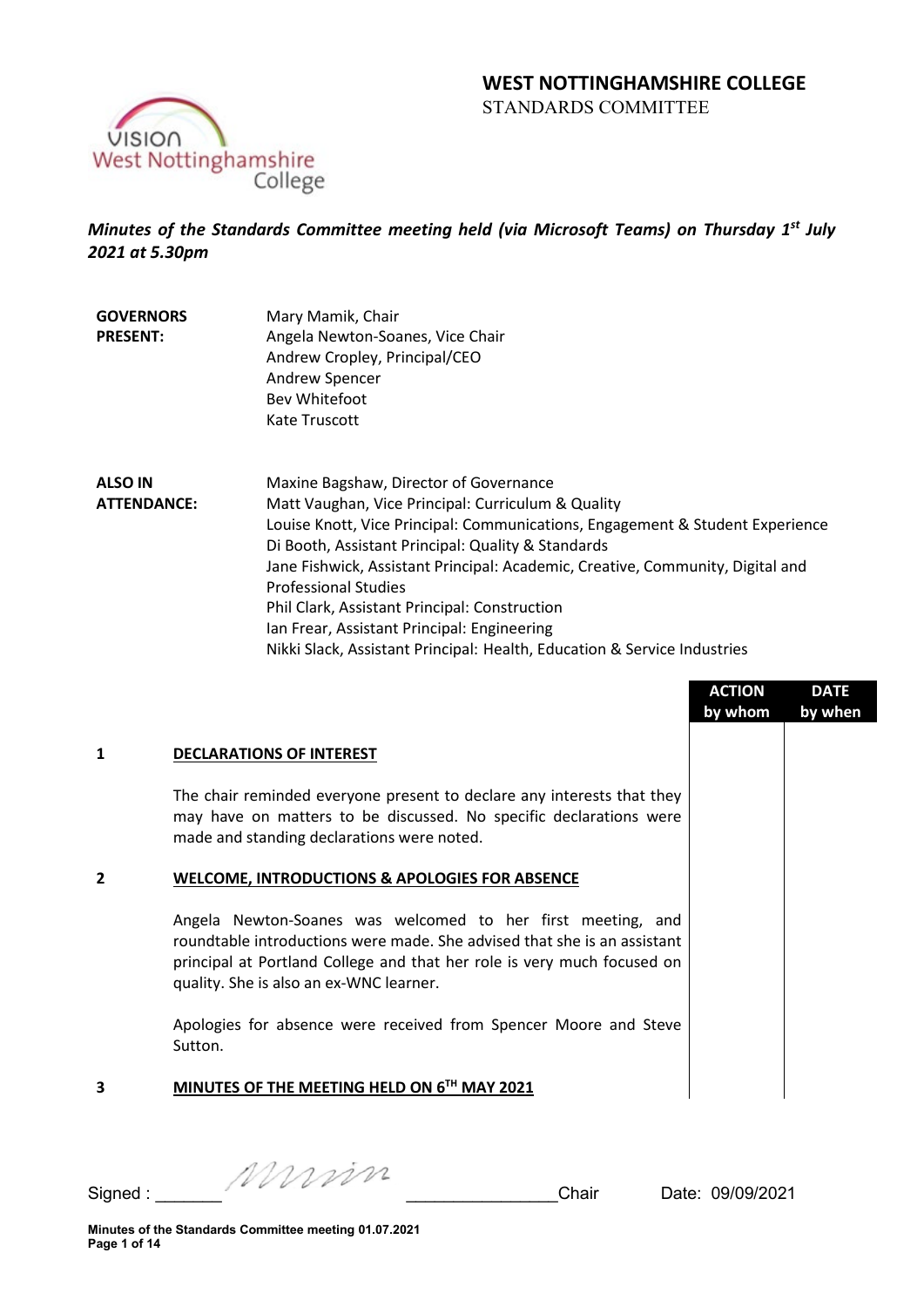The minutes were reviewed and it was agreed that they were an accurate record of discussions.

AGREED: to approve the minutes of the meeting held on  $6<sup>th</sup>$  May 2021.

There were no matters arising.

#### **4 ACTION PROGRESS REPORT**

The committee were happy to note the content of the update provided.

# **5 QIAP – 2020/21 PROGRESS AND DETAILED REVIEW OF LEADERSHIP AND MANAGEMENT AND TUTORIALS**

The vice principal introduced this item and reminded that there are five key weaknesses in the QIAP, with the sixth section being improvements required in relation to leadership and management. He confirmed that he would provide an update on the current position in relation to leadership and management and tutorials.

- 1) Leadership and management key matters noted were:
- There is much to demonstrate that leadership and management is good despite not enough teaching and learning being good. This has historically impacted upon the overall judgement for L&M which has been 'requires improvement'. The question really now is what more could leadership and management have done in the last 18 months that hasn't been done.
- A big movement is that the college will now be assessing leadership and management at grade 2. This is from both an operational and strategic point of view as there is not much more that could have been done to improve teaching and learning.
- So why a grade 2 now? Influencing factors are:
	- Prudent management of finances
	- Rapid cultural change
	- Outstanding feedback in employer surveys
	- SAR process is robust, honest and self-critical
	- Over half of the curriculum areas self-assessed as good or better
	- Significant progress made in relation to those areas of the SAR that were requiring improvement
	- Work on personal development
	- Work on health and welfare
	- Trajectory of growth based on improved grades and high grades
	- Robust IQA process really dissected performance
	- Exponential improvements in some areas including motor vehicle and sport

Signed :  $\frac{1}{2}$  Signed :  $\frac{1}{2}$   $\frac{1}{2}$   $\frac{1}{2}$   $\frac{1}{2}$   $\frac{1}{2}$   $\frac{1}{2}$   $\frac{1}{2}$   $\frac{1}{2}$   $\frac{1}{2}$   $\frac{1}{2}$   $\frac{1}{2}$   $\frac{1}{2}$   $\frac{1}{2}$   $\frac{1}{2}$   $\frac{1}{2}$   $\frac{1}{2}$   $\frac{1}{2}$   $\frac{1}{2}$   $\frac{1}{2}$   $\frac$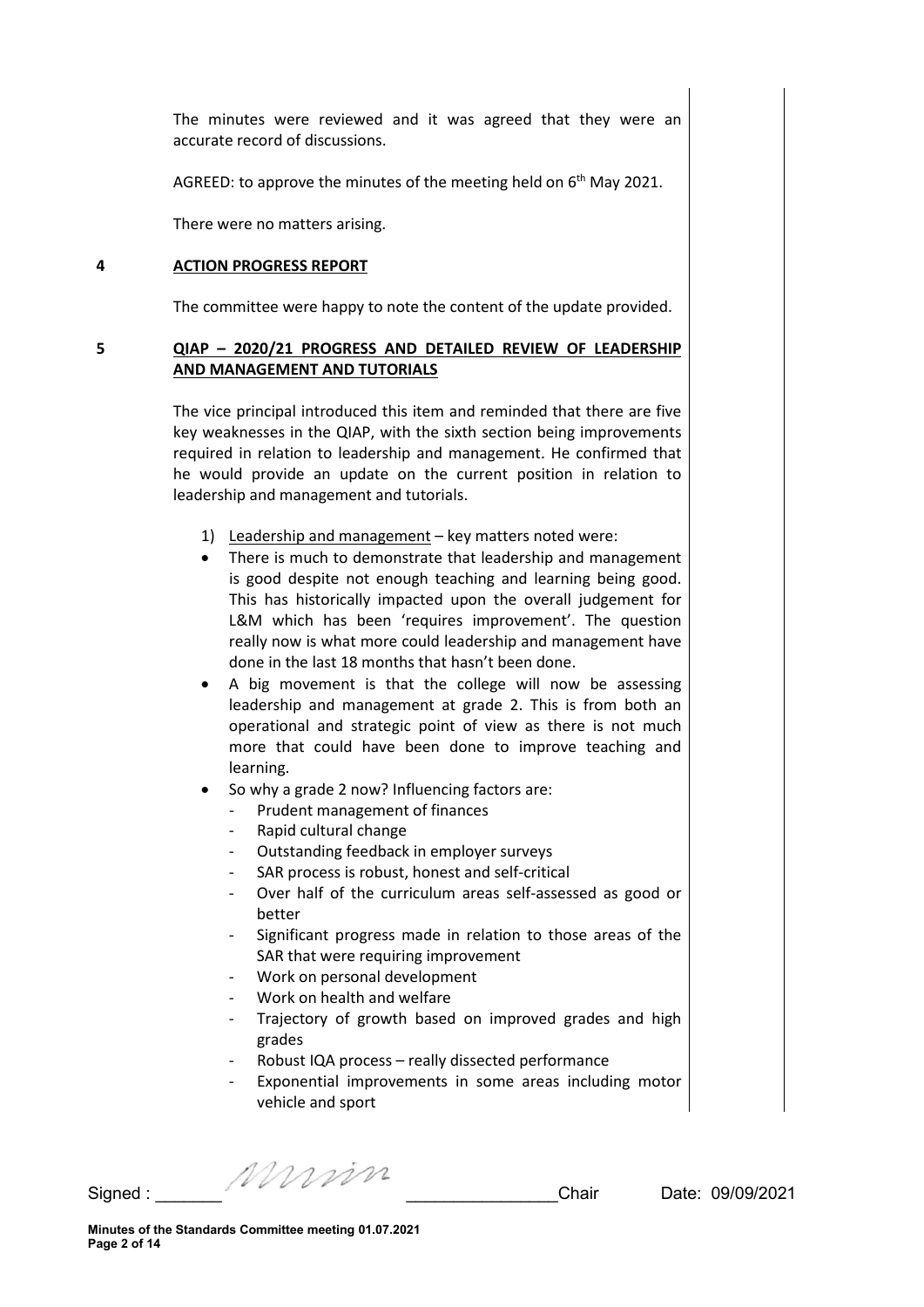- Growing host of external stakeholders
- Engineering and sports are innovative and trailblazing
- Deep dive process well received
- Much accomplished in a short space of time.

That said, there is still more to be accomplished:

In terms of apprenticeship provision, overall achievement rates are predicted to be at the national rate, which is a huge move forward. The college has really positive outcomes in relation to EPAs. 27% of learners obtain a promotion or improved opportunities.

Because of this, the trajectory leads the college to believe it is appropriate to self-assess leadership and management at grade 2.

**CH** A challenge from one member of the committee was to include the organisational change made, as this also demonstrates that leaders and managers are reflective and want to improve (e.g. the external board review undertaken). Business improvement projects (BIPS) have also been part of the organisational development and interventions in place. The committee felt that there was a range of mechanisms to use as examples of organisational change, including learner voice activity and the Rate My Course initiative, Rising Stars, learning companies, BIPs, etc. There is clear evidence that leaders actively listen and that governors challenge both themselves and the executive.

> The vice principal indicated that it has been possible to really clearly set out how the grade 2 judgement has been arrived at and that this gives confidence. The committee acknowledged that they have confidence regarding full transparency in relation to the areas that still need to improve.

> The committee asked what more they can do to support the college's journey. The vice principal indicated that it is to continue to question and challenge, particularly in relation to the stubborn data. The committee made the observation that senior staff are very open to challenge and feel comfortable to respond, which again is evidence of good leadership and management.

**CH** A challenge from one member of the committee was to see more peer comparisons, where the data is available. They would like to see benchmark information so that they can then home in on areas requiring focus.

> The vice principal expressed the view that it is a fine balance in terms of pushing forward at pace whilst also being aware of staff wellbeing.

**Q** A question from one member of the committee was that the change in culture is evident but does the college know the usual/likely lag before it

Signed :  $\frac{1}{2}$  Signed :  $\frac{1}{2}$   $\frac{1}{2}$   $\frac{1}{2}$   $\frac{1}{2}$   $\frac{1}{2}$   $\frac{1}{2}$   $\frac{1}{2}$   $\frac{1}{2}$   $\frac{1}{2}$   $\frac{1}{2}$   $\frac{1}{2}$   $\frac{1}{2}$   $\frac{1}{2}$   $\frac{1}{2}$   $\frac{1}{2}$   $\frac{1}{2}$   $\frac{1}{2}$   $\frac{1}{2}$   $\frac{1}{2}$   $\frac$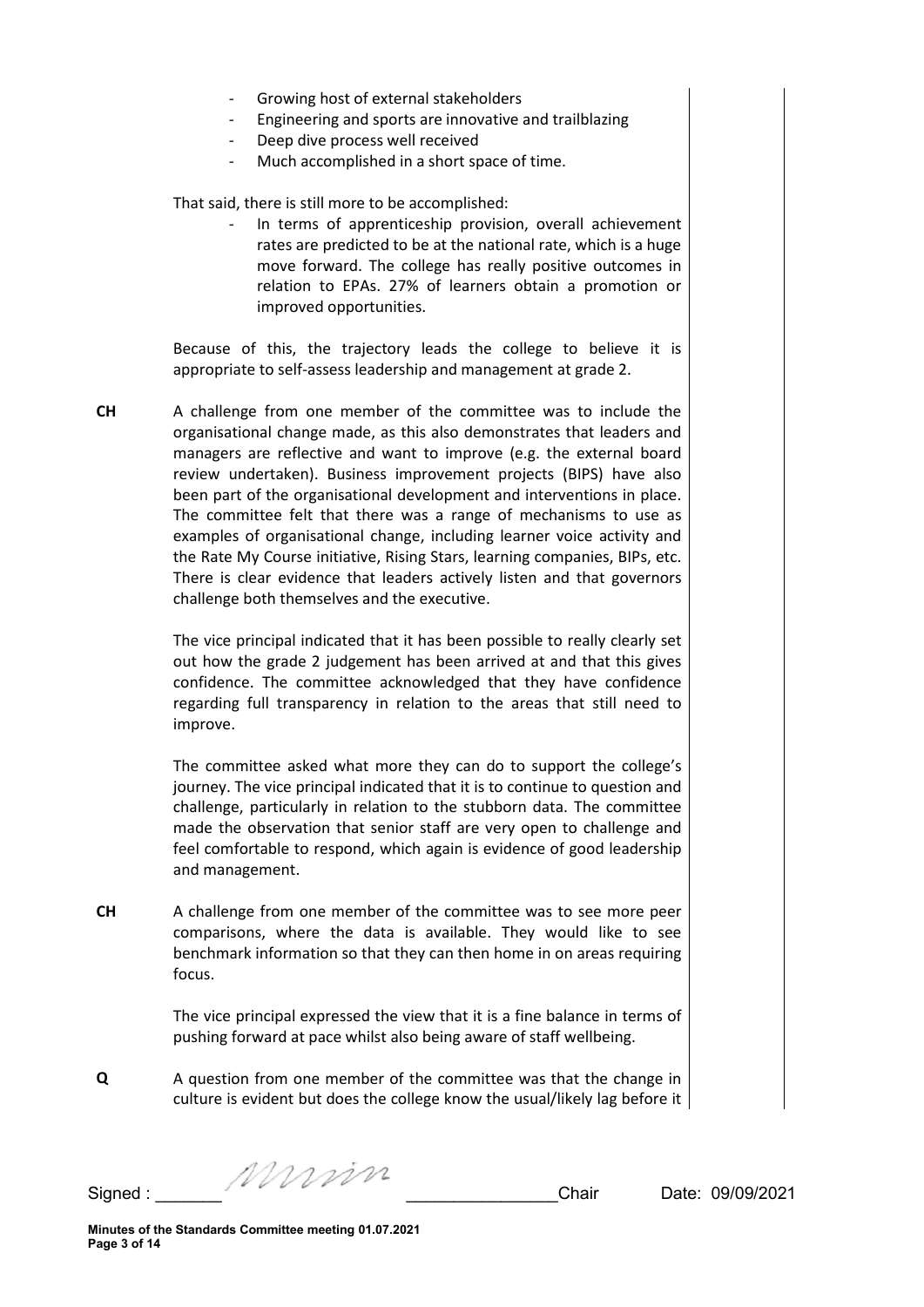has the impact, evidence to substantiate the effect, etc. The observation made was that, in some areas, it will take longer than others (e.g. apprenticeship provision). The vice principal indicated that the college does not typically look at a single action and then the impact and that the college does have a culture where time is given to embed initiatives before reflection and other actions. All agreed that staff CPD was really starting to bear fruit, even though the college doesn't exactly know the time lag in relation to this.

- 2) Tutorials key matters noted were:
- Quality is improving but there is still more to do to ensure consistent high quality
- The college has done a lot of planning for the 21/22 academic year
- COVID did impact upon the effectiveness of tutorials
- The college is very confident for next year, and it is a matter of monitoring and measuring
- Personal and social development is important
- Progression is a key metric and this is 84.3%.

An observation made by one staff governor is that staff feedback suggests that learner reviews undertaken during tutorials can be challenging when there are other learners in the room and that one-toone reviews are more effective. It was acknowledged that this is a timetabling and resource issue, but the CEO provided assurance that there is no expectation that learner reviews will be completed during group tutorials for next academic year. The committee were advised that a key issue is to motivate and aspire learners to record their own learning and monitor their progress through the Pro Monitor system. There will be one-to-one tutorials every five to six weeks, as well as group tutorials.

The committee asked how best to measure the quality of tutorials. It was explained that this would be through attendance and impact, the level of engagement, and the deep dive process.

**CH** A challenge from the committee was that they, as an assurance committee for the board, would like clarity on how they will know that tutorials are effective. The CEO suggested that governors should ask the students that they meet what they think about the tutorials and they will then get an honest response.

AGREED: to note the content of the update provided.

#### **6 BALANCED SCORECARD ITEMS – 2020/21 YEAREND REPORT**

The vice principal gave an update on the matters that currently sit on the balanced scorecard. These are:

Signed : \_\_\_\_\_\_\_ \_\_\_\_\_\_\_\_\_\_\_\_\_\_\_\_Chair Date: 09/09/2021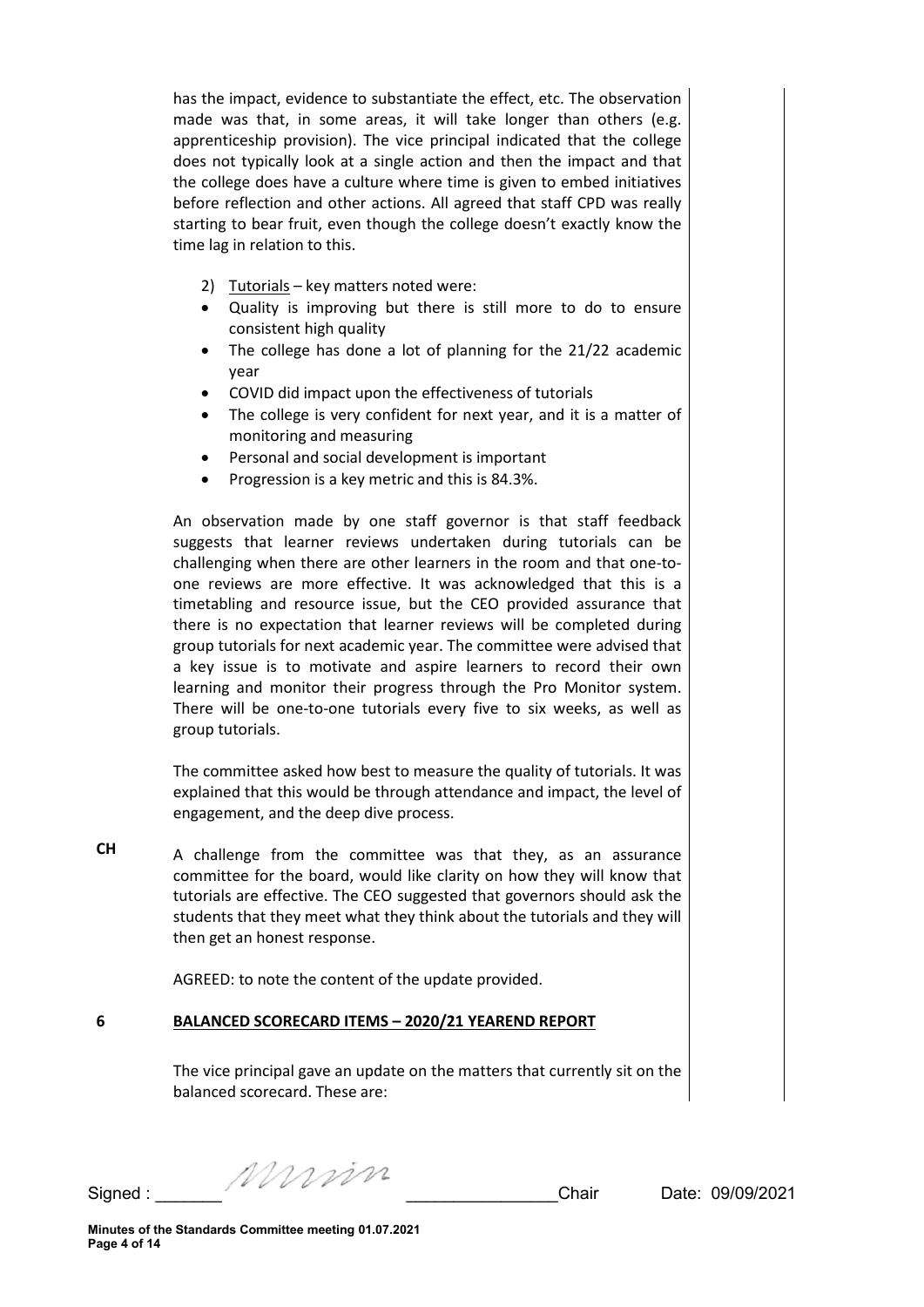- 1) Aspire curriculum on deep dives RAG-rated amber. Key matters noted were:
- 34 deep dives undertaken
- A greater emphasis on the ASPIRE aims since March deep dives, following committee challenge in this area
- Not all curriculum areas have fully embraced ASPIRE with the same level of drive and thrust.
- 2) Outcomes of deep dives RAG-rated amber. Key matters noted were:
- Not all deep dives were graded because of lockdown
- 25 were graded and they are a mix of 50/50 'good' and 'requiring improvement'
- 55% of areas self-assessed as good or better
- Everywhere is improving but some not quickly enough
- Time on site does influence some of the practical aspects.
- 3) Progress against the QIAP RAG-rated as amber. Key points noted were:
- A range of variability but improvements in many areas
- College has to improve the position in relation to English
- Apprenticeship provision is getting there.
- 4) Upskilling of teachers RAG-rated as amber. Key points noted were:
- The range of CPD offered to staff
- Full CPD week this week
- Working with Leicester College in relation to maths improvements
- The committee's attention was drawn to the statistics provided in section 6.6.

It was explained that this area is still amber because it is not yet the case that enough teaching and learning is good.

- 5) Apprenticeship provision key matters noted were:
- Achievement rates are set to be above national
- Still too many apprentices past their end date
- Whilst there is more to do, movement has been strong.

**CH CH**

A challenge from the committee was that the college has worked in partnership with Leicester College previously but didn't necessarily see the expected benefit. A challenge from the committee was to carefully consider what hasn't worked in the past and what will work this time so that the maximum is obtained from staff time given. The vice principal indicated that it is likely that the college will benefit more from the TVTSA and OLIVEE partnerships, as these are an opportunity to learn

Signed : \_\_\_\_\_\_\_ \_\_\_\_\_\_\_\_\_\_\_\_\_\_\_\_Chair Date: 09/09/2021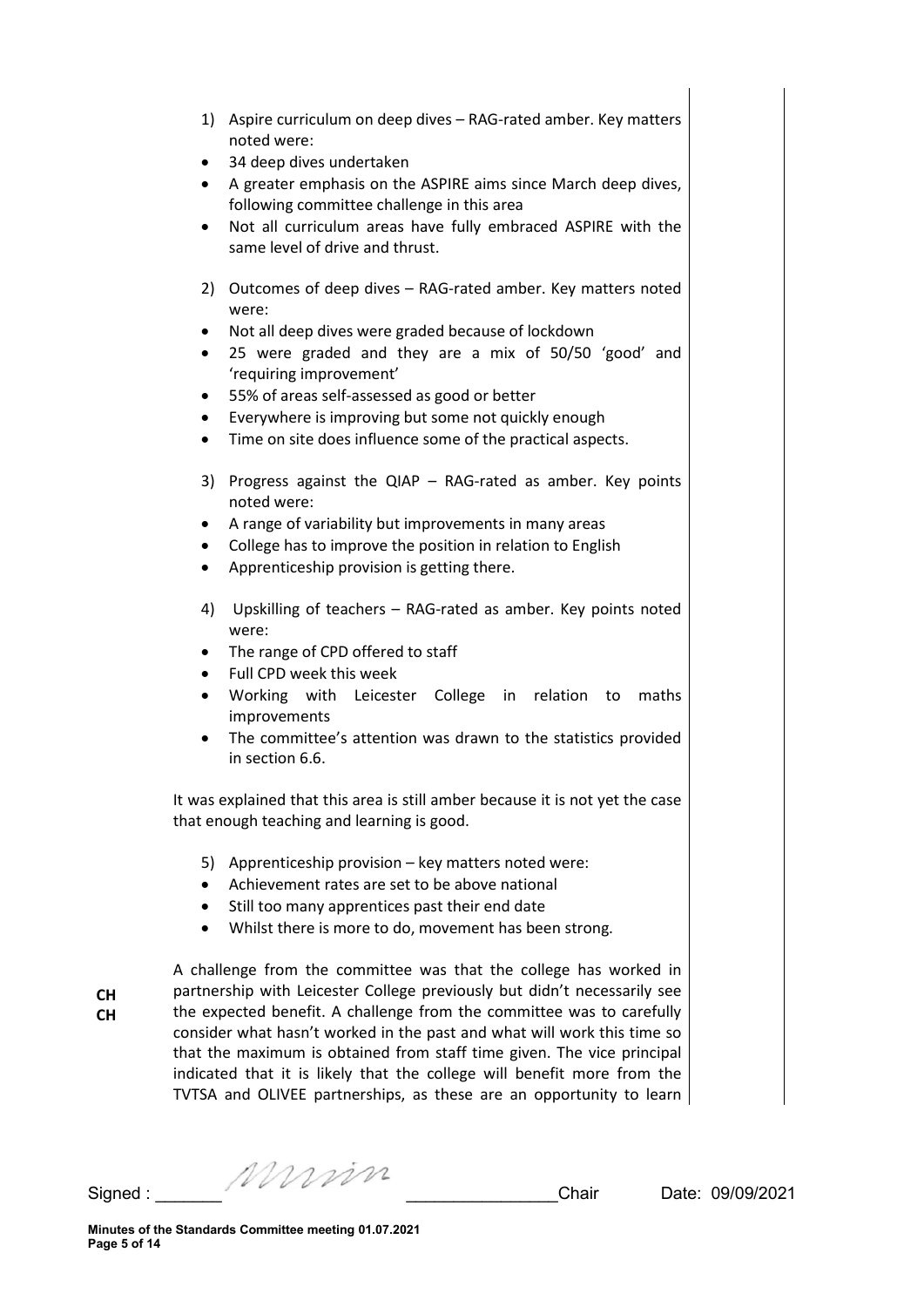| AGREED: to note the content of the update provided.<br>7<br>TECHNOLOGY-ENHANCED LEARNING (TEL) STRATEGY<br>Jane Fishwick presented this item and key matters noted were:<br>There has been considerable staff input in to this development<br>$\bullet$<br>and it is finally ready for presentation.<br>It has been written by a team which is made up of both internal<br>٠<br>and external members.<br>It is strategically aligned to the colleges mission and vision.<br>$\bullet$<br>Written in a way to be as flexible as it can be.<br>Strong focus on upskilling, both for students and staff.<br>Clear focus on accessibility, and there is a significant piece of<br>$\bullet$<br>work to do in terms of availability of resources.<br>It considers staff wellbeing and health.<br>$\bullet$<br>Next steps are to consider the must haves, should haves and<br>could haves - there is work to do as an employer to research<br>what is already in place and available.<br>There are really clear KPIs established.<br>$\bullet$<br>The committee asked whether there is significant investment required. It<br>was confirmed that there is but that the team are not really sure what it<br>looks like at the moment, and there needs to be a trial and test process.<br>This will then be measured against the KPIs. The committee agreed that<br><b>CH</b><br>they would like to see an update at a subsequent meeting to better<br>Jane<br>understand what the college currently has and the gaps that exist to be<br><b>Fishwick</b><br>21/22<br>able to implement the strategy.<br>A challenge from one member of the committee was to receive more<br><b>CH</b><br>information so that governors can know more about how the college<br>supports SEND students. It was agreed that this committee would<br>monitor the rollout process and, therefore, it was agreed to add this into<br>Dir of Gov<br>the draft committee work plan for next academic year.<br>One member of the committee asked whether or not it would be more<br>Q<br>effective to run pilots with smaller groups. It was confirmed that it would<br>but that the college also wants to take maximum advantage of staff<br>enthusiasm that exists across college.<br>The strategy references community support, and the committee asked<br>whether this links to adult provision. It was confirmed that it does. A<br><b>CH</b><br>challenge from the committee was to think more about carers and<br>parents and their needs.<br>A challenge from the committee was that safeguarding should be<br><b>CH</b><br>considered at every point of the offer and that it is important to be clear | from the schools sector. |                  |
|---------------------------------------------------------------------------------------------------------------------------------------------------------------------------------------------------------------------------------------------------------------------------------------------------------------------------------------------------------------------------------------------------------------------------------------------------------------------------------------------------------------------------------------------------------------------------------------------------------------------------------------------------------------------------------------------------------------------------------------------------------------------------------------------------------------------------------------------------------------------------------------------------------------------------------------------------------------------------------------------------------------------------------------------------------------------------------------------------------------------------------------------------------------------------------------------------------------------------------------------------------------------------------------------------------------------------------------------------------------------------------------------------------------------------------------------------------------------------------------------------------------------------------------------------------------------------------------------------------------------------------------------------------------------------------------------------------------------------------------------------------------------------------------------------------------------------------------------------------------------------------------------------------------------------------------------------------------------------------------------------------------------------------------------------------------------------------------------------------------------------------------------------------------------------------------------------------------------------------------------------------------------------------------------------------------------------------------------------------------------------------------------------------------------------------------------------------------------------------------------------------------------------------------------------------------------------------------------------------------------------------------------------------------------------------|--------------------------|------------------|
|                                                                                                                                                                                                                                                                                                                                                                                                                                                                                                                                                                                                                                                                                                                                                                                                                                                                                                                                                                                                                                                                                                                                                                                                                                                                                                                                                                                                                                                                                                                                                                                                                                                                                                                                                                                                                                                                                                                                                                                                                                                                                                                                                                                                                                                                                                                                                                                                                                                                                                                                                                                                                                                                                 |                          |                  |
|                                                                                                                                                                                                                                                                                                                                                                                                                                                                                                                                                                                                                                                                                                                                                                                                                                                                                                                                                                                                                                                                                                                                                                                                                                                                                                                                                                                                                                                                                                                                                                                                                                                                                                                                                                                                                                                                                                                                                                                                                                                                                                                                                                                                                                                                                                                                                                                                                                                                                                                                                                                                                                                                                 |                          |                  |
|                                                                                                                                                                                                                                                                                                                                                                                                                                                                                                                                                                                                                                                                                                                                                                                                                                                                                                                                                                                                                                                                                                                                                                                                                                                                                                                                                                                                                                                                                                                                                                                                                                                                                                                                                                                                                                                                                                                                                                                                                                                                                                                                                                                                                                                                                                                                                                                                                                                                                                                                                                                                                                                                                 |                          |                  |
|                                                                                                                                                                                                                                                                                                                                                                                                                                                                                                                                                                                                                                                                                                                                                                                                                                                                                                                                                                                                                                                                                                                                                                                                                                                                                                                                                                                                                                                                                                                                                                                                                                                                                                                                                                                                                                                                                                                                                                                                                                                                                                                                                                                                                                                                                                                                                                                                                                                                                                                                                                                                                                                                                 |                          |                  |
|                                                                                                                                                                                                                                                                                                                                                                                                                                                                                                                                                                                                                                                                                                                                                                                                                                                                                                                                                                                                                                                                                                                                                                                                                                                                                                                                                                                                                                                                                                                                                                                                                                                                                                                                                                                                                                                                                                                                                                                                                                                                                                                                                                                                                                                                                                                                                                                                                                                                                                                                                                                                                                                                                 |                          | <b>July 2021</b> |
|                                                                                                                                                                                                                                                                                                                                                                                                                                                                                                                                                                                                                                                                                                                                                                                                                                                                                                                                                                                                                                                                                                                                                                                                                                                                                                                                                                                                                                                                                                                                                                                                                                                                                                                                                                                                                                                                                                                                                                                                                                                                                                                                                                                                                                                                                                                                                                                                                                                                                                                                                                                                                                                                                 |                          |                  |
|                                                                                                                                                                                                                                                                                                                                                                                                                                                                                                                                                                                                                                                                                                                                                                                                                                                                                                                                                                                                                                                                                                                                                                                                                                                                                                                                                                                                                                                                                                                                                                                                                                                                                                                                                                                                                                                                                                                                                                                                                                                                                                                                                                                                                                                                                                                                                                                                                                                                                                                                                                                                                                                                                 |                          |                  |
|                                                                                                                                                                                                                                                                                                                                                                                                                                                                                                                                                                                                                                                                                                                                                                                                                                                                                                                                                                                                                                                                                                                                                                                                                                                                                                                                                                                                                                                                                                                                                                                                                                                                                                                                                                                                                                                                                                                                                                                                                                                                                                                                                                                                                                                                                                                                                                                                                                                                                                                                                                                                                                                                                 |                          |                  |

Signed : \_\_\_\_\_\_\_ \_\_\_\_\_\_\_\_\_\_\_\_\_\_\_\_Chair Date: 09/09/2021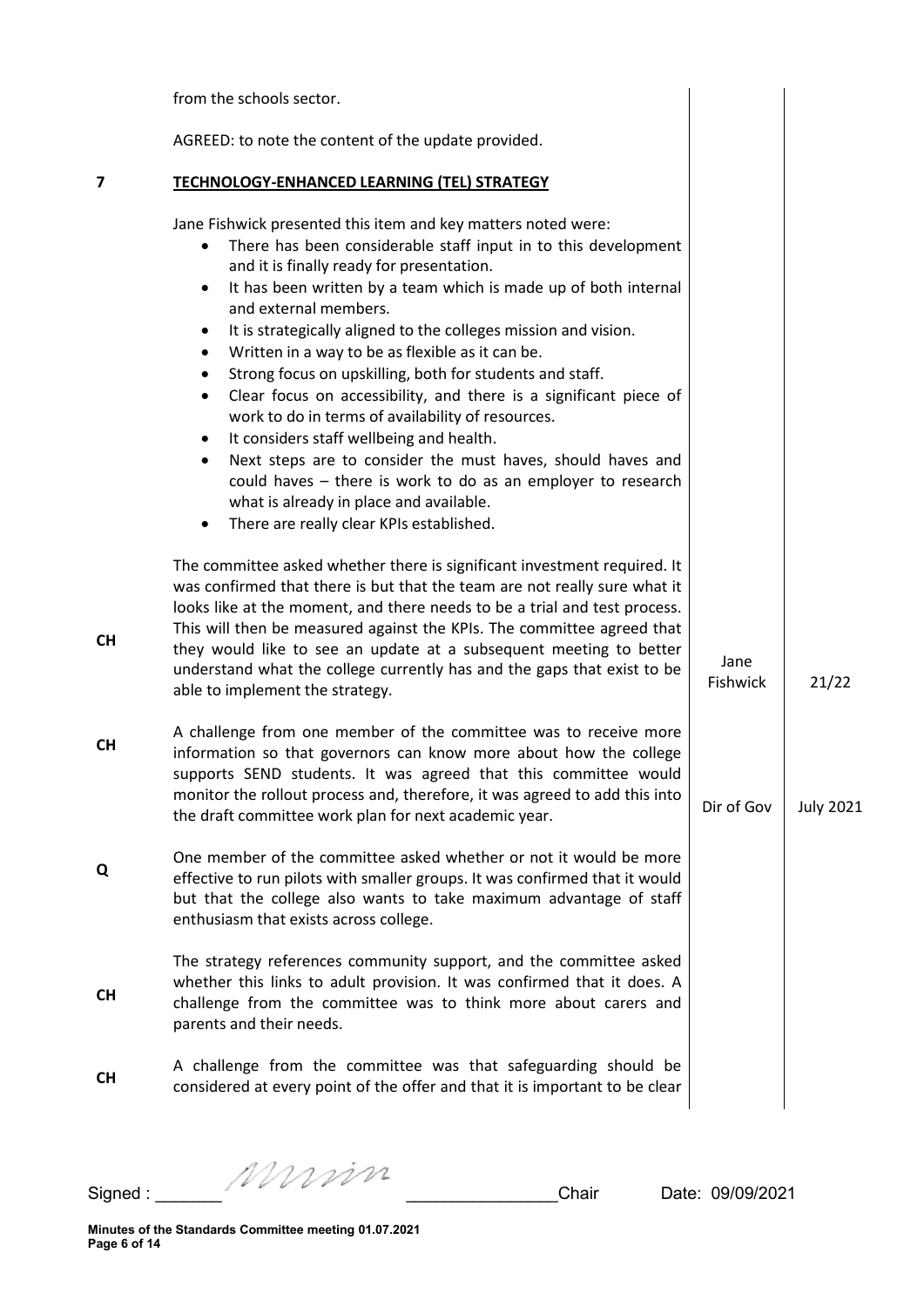about the rationale for the devices and platforms chosen. The committee were given assurance that there will be a wholly collaborative approach to any decisions reached.

In relation to safeguarding, the committee were advised that the college is to implement e-Safe from September and that this tracks activity from different devices and platforms. An example given was that the college will be able to see what students are looking at on Facebook. A challenge from the committee was to carefully consider GDPR.

The committee all agreed that the strategy was a well-rounded document, and they asked whether there is any more that governors and staff can do to support. The committee were advised that the college is establishing an accessibility group and members were invited to be a part of this. Andrew Spencer volunteered.

AGREED:

- a) To note the content of the update provided
- b) Recommend that the board approve the TEL Strategy as presented.

#### **8 ANNUAL KPIS AND BALANCED SCORECARD ITEMS – DISCUSSION ON WHAT THESE MAY BE FOR 2021/22**

The principal advised that this is an opportunity to build upon the discussions at the strategy day and for the committee to consider how the college might set its KPIs to drive things forward. He reminded that the QIAP has been the focus for setting KPIs and the anticipation is that the same KPIs would be monitored but with higher targets set. In addition to this, there are two new proposed areas:

- Future world of work
- Employer engagement to ensure that the curriculum is current and reflective of needs. Part of this will be how the college is supporting staff to engage with employers in terms of industry experience and what students will need in the future.

The committee were advised that there is an opportunity to work with Weston College through the FE Professional Development Fund and that there needs to be a way of monitoring and measuring these two additional aspects.

**CH** A challenge from one member of the committee was to really consider the metrics to be able to monitor and measure equality, diversity and inclusion, and it was acknowledged that this would be monitored through progress against the equality and diversity action plan. The CEO confirmed that the college intends to report on the disadvantaged groups more routinely in every aspect and that any areas of concern will then be flagged to the board.

Signed :  $\frac{1}{2}$  Signed :  $\frac{1}{2}$   $\frac{1}{2}$   $\frac{1}{2}$   $\frac{1}{2}$   $\frac{1}{2}$   $\frac{1}{2}$   $\frac{1}{2}$   $\frac{1}{2}$   $\frac{1}{2}$   $\frac{1}{2}$   $\frac{1}{2}$   $\frac{1}{2}$   $\frac{1}{2}$   $\frac{1}{2}$   $\frac{1}{2}$   $\frac{1}{2}$   $\frac{1}{2}$   $\frac{1}{2}$   $\frac{1}{2}$   $\frac$ 

**CH**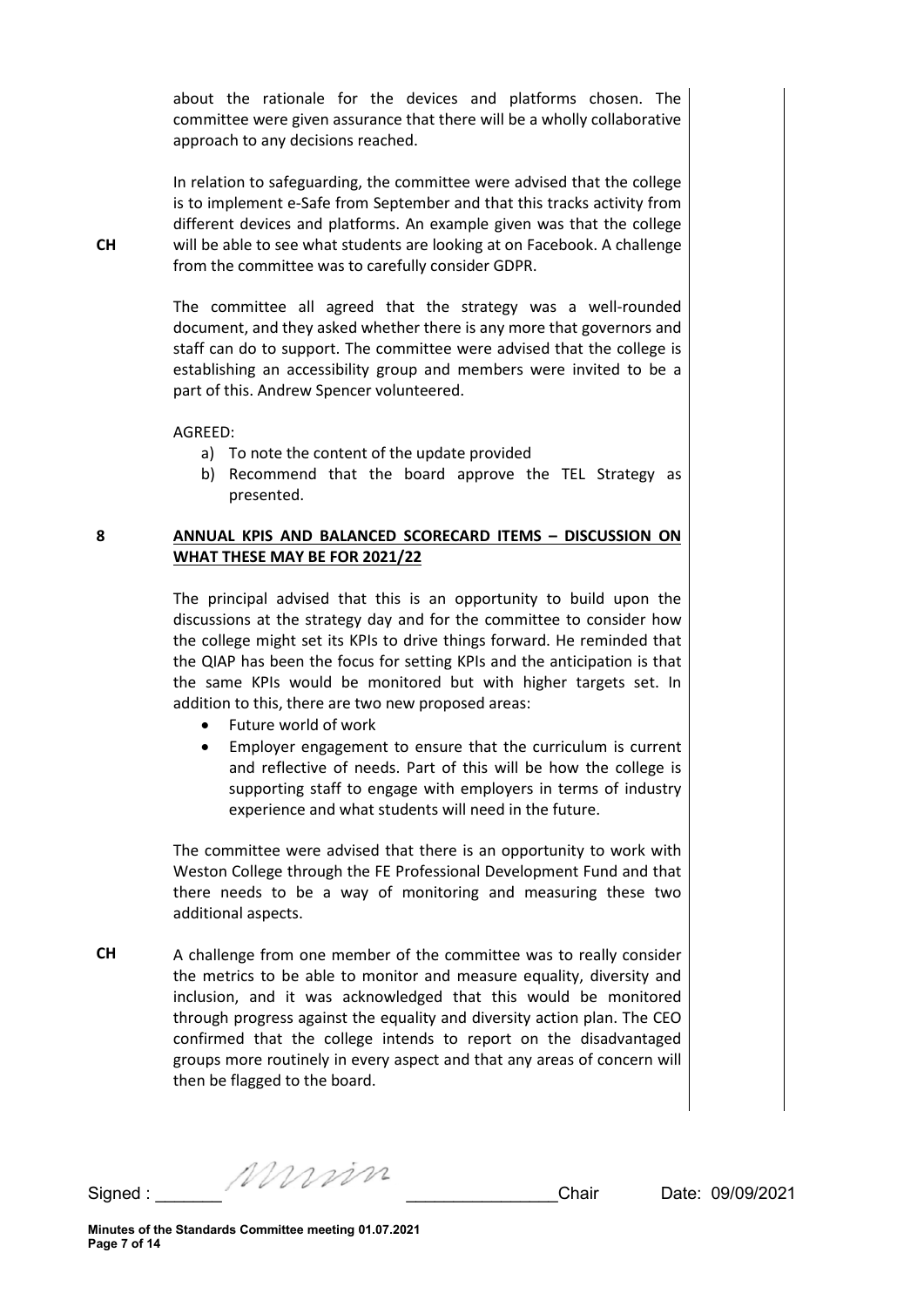**CH** A challenge from the committee was that monitoring the delivery of the TEL Strategy needs to remain as a strategic objective. The CEO advised that, next year, the focus will be implementation rather than development.

> With the additions discussed, the committee were happy to support the proposal made regarding KPIs.

AGREED: to note the content of the update provided.

# **9 RISK REPORT**

The vice principal provided an update on the three red RAG-rated items, which are:

- 1) Failure to embed the ASPIRE curriculum. Key matters noted were:
- There are 12 different ways in which the college tests this
- The college continues to make progress but it is not yet there; however, it is making good progress.
- 2) Grade 3 Ofsted overall effectiveness judgement key matters noted were:
- Over 340 staff have met in 31 self-assessment meetings
- There is a really thorough review process
- The college has been able to appoint new heads for the Maths and Health & Social Care departments. Health & Social Care also has three new members of staff, each of which have appropriate industry experience
- There are a range of actions in place in relation to the weaker areas.
- 3) Teacher assessed grades (TAGs) key matters noted were:
- For English and maths, there were over 26,000 individual assessments completed, which was a huge job
- TAGs do come with a risk, but there is confidence that the college has really strong and robust QA processes in place
- Awarding organisations will sample the grades awarded; however, there have only been a small number so far, which is a positive sign.

The committee asked whether the college expects TAGs to continue to have risks and, if they do, will they grow or shrink. The vice principal expressed the view that TAGs carry a risk at inspection; however, the college is really confident regarding its processes. The college does have a provisional rise in grades in maths and English and some A-Level subjects; the committee were given assurance that these have been checked and rechecked, but it is likely they will be tested at inspection.

**Q**

Signed : \_\_\_\_\_\_\_ \_\_\_\_\_\_\_\_\_\_\_\_\_\_\_\_Chair Date: 09/09/2021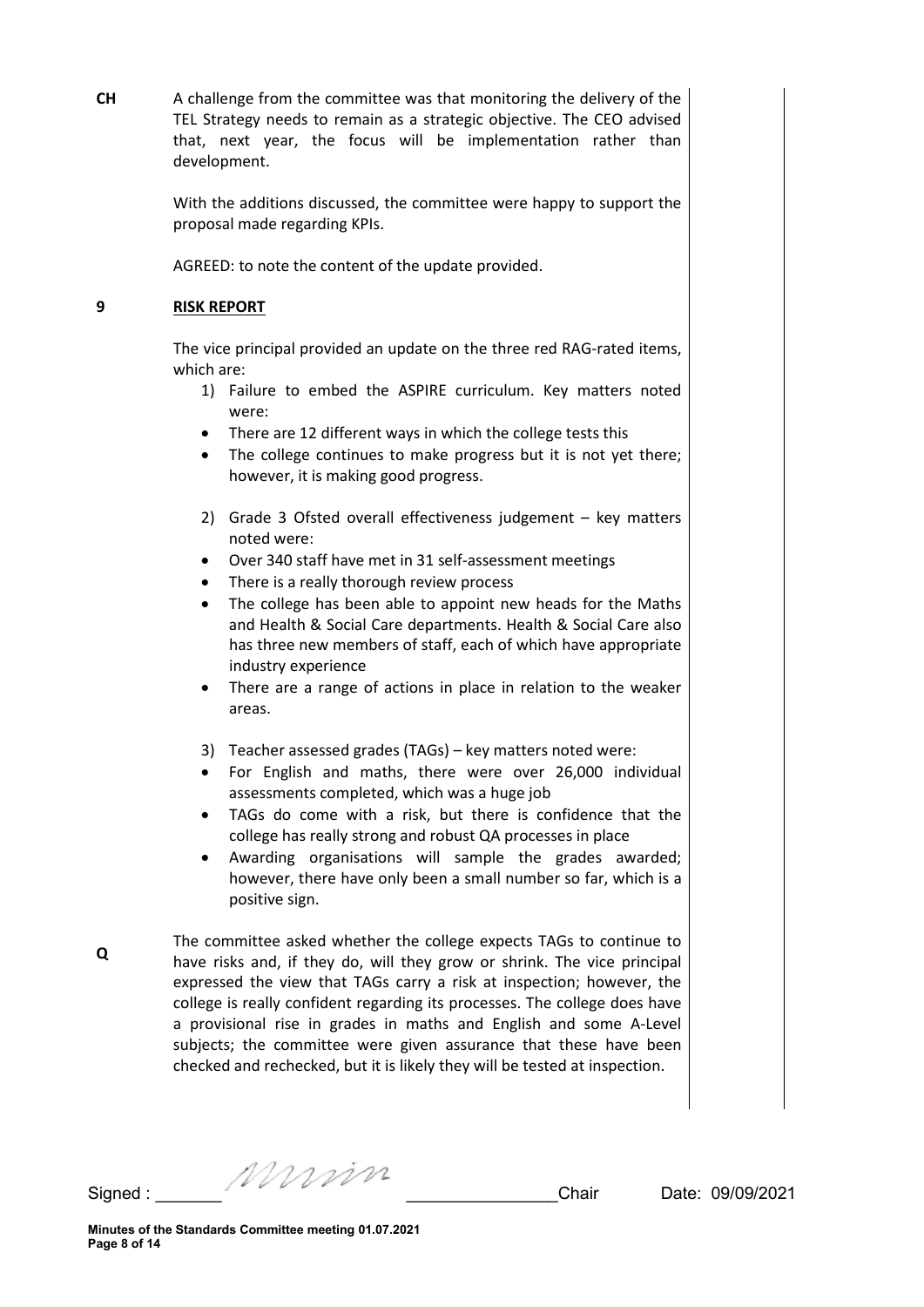The CEO advised that, with the rise in grades, it will mean that the college has some tough starting points for the years to come and that staff will need to rise to the challenge.

The committee asked whether there is now likely to be a lag in terms of the inspection, given the recent Ofsted publication. The vice principal indicated that East Midlands is one of the smallest Ofsted regions and that they do have a backlog. It is not the case that WNC is top of the list, but it is due an inspection. There is a COVID backlog and, therefore, WNC's inspection may be pushed back into the spring.

AGREED: to note the content of the update provided.

# **10 DATA ON A PAGE 2020/21**

The assistant principal introduced this item and explained that the TAGs have not been permitted to go onto the system so that there is no risk that students will see the information. Therefore, at this point in time, it is not possible to show progress data.

The committee's attention was drawn to retention, and key matters noted were:

- For young people, this has declined by 3.6%
- There are no national achievement rates since the pre-COVID position
- Adult retention has declined by 1%
- Apprenticeship information gives an update in relation to offthe-job and reviews completed in the last three months
- Retention is up for subcontracted delivery because of the return to face-to-face activities
- Community provision has declined by 0.9%
- High needs retention has stayed broadly the same, as has the position for those students in receipt of free school meals.

The committee's attention was drawn to the deep dive data. It was acknowledged that this was discussed earlier in the meeting, and the assistant principal confirmed that they are ongoing with partners.

The committee considered the information provided regarding the percentage of off-the-job activity and questioned whether there was a trend in terms of the amber RAG rating. It was explained that there has been a lockdown lag in terms of not being able to show progress and that the focus has been on practical skills development and ability to evidence this. The committee were advised that there are some genuine reasons for the lag and that the college is currently checking all of the 21% in terms of compliance and paperwork. The committee asked whether staff have a line of sight in relation to this and can provide assurance. It was confirmed that they do but it was explained that it will

**Q**

Signed : \_\_\_\_\_\_\_ \_\_\_\_\_\_\_\_\_\_\_\_\_\_\_\_Chair Date: 09/09/2021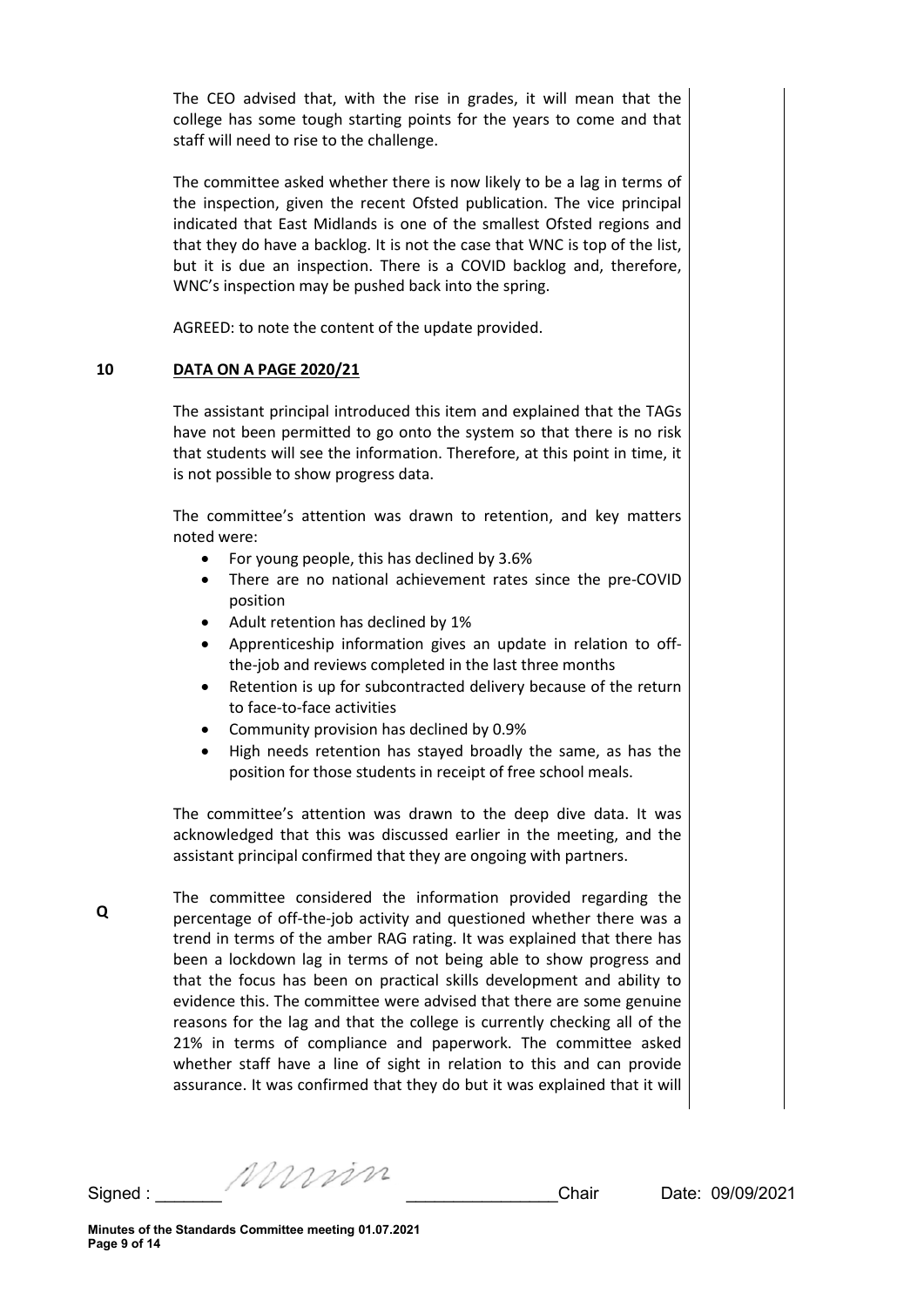take some time to clear the backlog. Examples given were in relation to end point assessments, exams, etc., all of which are the aspects needed to get a learner to gateway.

**Q/CH** A question and challenge from the committee was in relation to high needs learners in Engineering. The data and metrics were described as concerning and they asked whether there was a reason for this. It was explained that there are only a small number of learners in this category and, therefore, this does skew the data.

AGREED: to note the content of the update provided.

### **11 3-YEAR CURRICULUM DEVELOPMENT PLANS**

The vice principal indicated that all are a work in progress but that there is some really good thinking. Each assistant principal provided an update on their area.

- 1) Nikki Slack key points noted were:
- In Health and Social Care, the primary challenge is to ensure that the college has the right people and skills
- There are 240 FE learners and 60 learners on an A-Level route
- The directorate has recruited new staff and a head of department, which will improve quality and delivery
- In 2021/22, there will be a simulated ward on site, which will be a flexible and very interactive space. This will allow students to build skills and confidence and includes working with robotic mannequins. The facility will allow teachers to be able to differentiate tasks. The area mirrors NTU facilities, which will help transition.
- In 2022/23, the college will develop pathways into sector specialisms. There are great links with the NHS and NTU and, in relation to the latter, activity is starting to accelerate.

#### Sports

- There are now lots more people engaged to support mental health
- There is demand in the employment market
- The college's aim is to prepare learners well for the working environment
- New level 2 CIMSPA provision
- College will delay the launch until October 2021
- Supports more AEB delivery
- Increases employer engagement
- T-Levels still being considered
- Looking at apprenticeship routes
- The aim is to be a centre of sporting excellence, but the college would need new facilities for this.

Signed : \_\_\_\_\_\_\_ \_\_\_\_\_\_\_\_\_\_\_\_\_\_\_\_Chair Date: 09/09/2021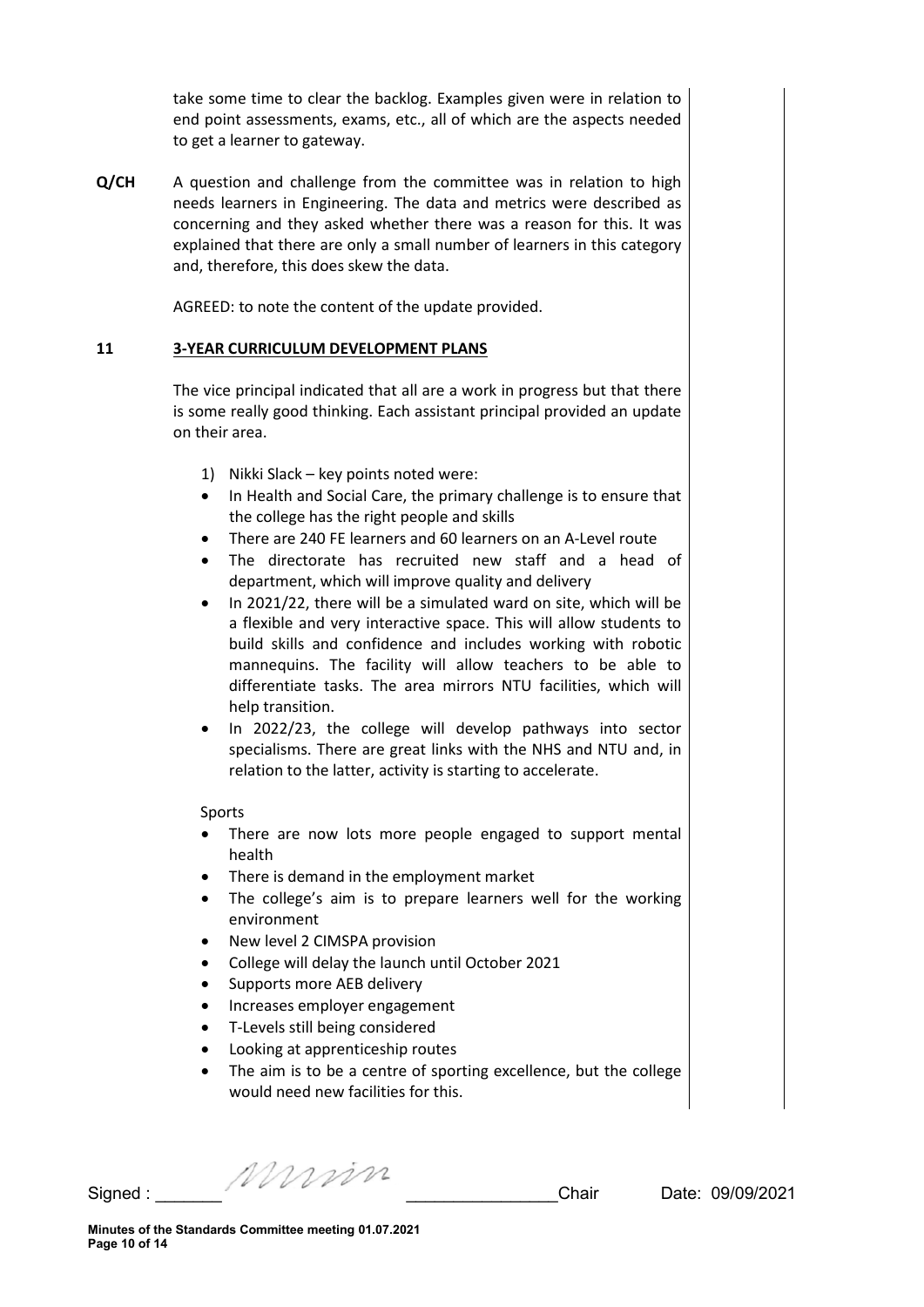A challenge from one member of the committee was to ensure that the new health and social care space is as flexible as possible so that the different environments for care are available, e.g. hospitals, home, care homes, etc.

## 2) Phil Clark

**CH**

The committee were advised that there are a number of opportunities, including those in relation to:

- Civil engineering
- Further BTEC offer
- Modern methods of construction
- Continuing to build industry sponsorship

He indicated that it is all about adding to what is already offered, including working with industry in all areas. The committee were advised that the college now also has a 'building heroes' offer, which is provided through building services.

3) Ian Frear – he drew the committee's attention to his written report, and key points noted were:

- Summary of challenges and the college's response to these
- Specific routes within the offer
- Significant new apprenticeship offer
- College now working with NTU in relation to HE
- Automation and robotics offer
- 2+1 offer, i.e. two A-Levels plus a vocational subject
- Key curriculum opportunities over the next one to three years and key actions
- Capital expenditure requirements
- Growth targets.

4) Jane Fishwick – the committee were advised that her responsibilities cover a broad range of areas, including access and academic studies, creative, and digital business, and that for each there is very much a focus on technology. This will include training on the use of drones, and these will be used across a number of areas, e.g. geography and computer science. The intention is to create an e-sports hub, which should really appeal to learners. The aim is to revisit and refresh plans every half term, and the college will consider the use of AR, VR and IA at every opportunity.

The committee asked whether the facilities and offer will allow students with disabilities to transition more easily. It was confirmed that the college supports all learners, including those with autism. A challenge from the committee was that there needs to be a sharper focus on SEND learners and that it needs to be clear that the college has the same expectations for these individuals as they do for all other learners.

**CH**

Signed : \_\_\_\_\_\_\_ \_\_\_\_\_\_\_\_\_\_\_\_\_\_\_\_Chair Date: 09/09/2021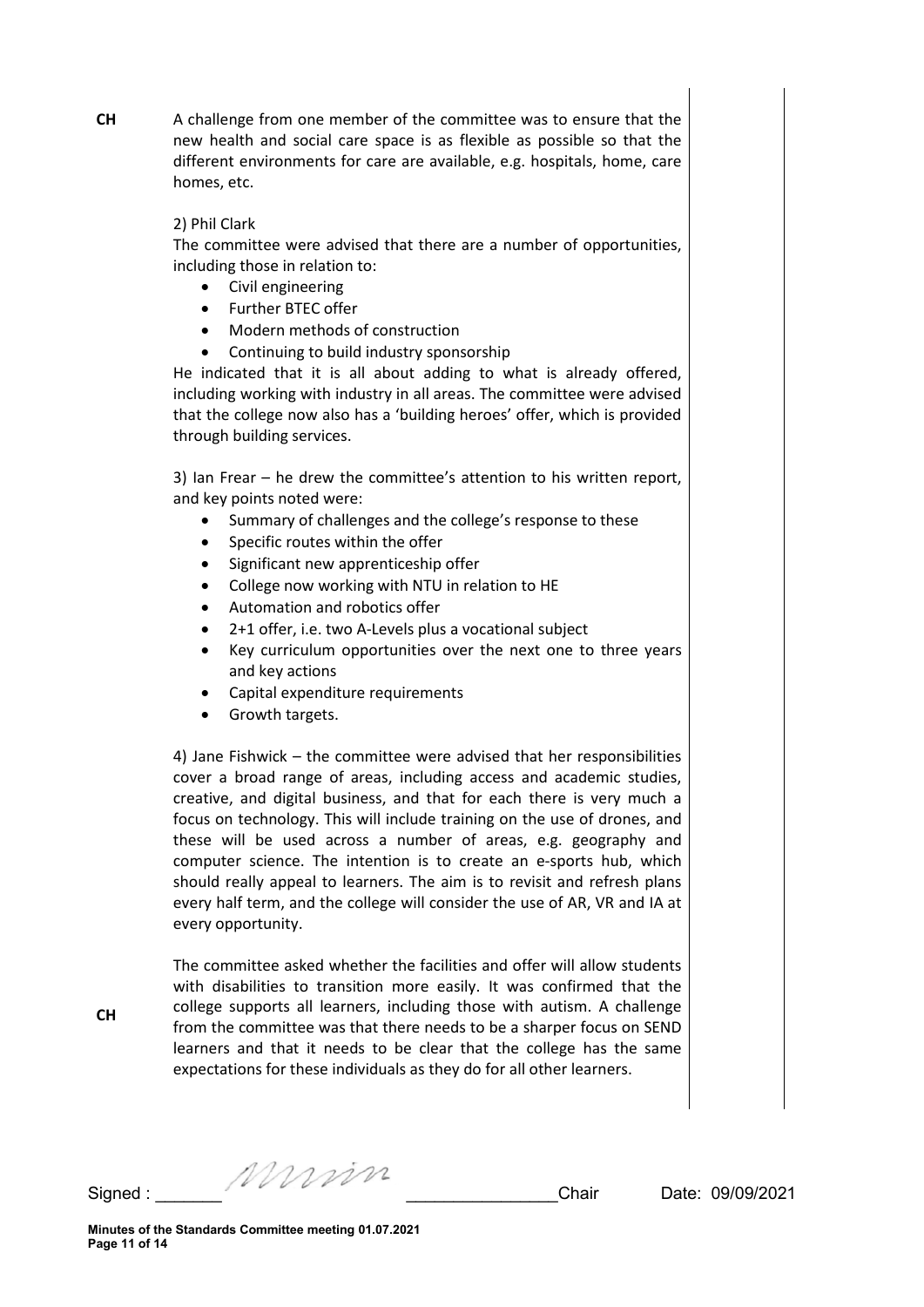AGREED: to note the content of the update provided.

# **12 CEIAG UPDATE**

The vice principal introduced her detailed report. Key matters noted were:

- 409 more career interventions have taken place this year when compared to last.
- The use of Microsoft teams has really improved engagement levels.
- Destinations are the impact evidence and there is a new system in place to capture this information at a number of points rather than just one per year.
- The committee's attention was drawn to the table provided and it was explained that the grey shaded areas are those learners considered to be 'at risk'.
- Going forward, the college is planning careers referral activities much earlier in the academic year.
- The college has been able to secure some really inspirational speakers through virtual mechanisms, with some being individuals who would have been unlikely to participate if required to physically travel.
- The college is immensely proud of what has been achieved in relation to work placements. 78% of level 2 and 79% of level 3 students have completed study programme work placements.
- The college has seen some students who have obtained jobs as a result of their virtual work placements, and all interns have had placements.

The committee took the opportunity to congratulate the team on the individual placements and the level of placements secured.

AGREED: to note the content of the update provided.

# **13 LEARNER VOICE UPDATE**

The vice principal advised that the final learner rep meeting took place on 15<sup>th</sup> June and it was an opportunity to consider a range of matters determined by students. One really interesting and important aspect was their advice to incoming learners, which has been captured. The college intends to continue with learner rep meetings through MS Teams, as this has been really positive in terms of engagement; however, the senior team will drop in on the curriculum face-to-face meetings.

In terms of the learner voice framework, there are no proposed changes for next year and the college will continue with the Rate Your Course initiative.

AGREED: to note the content of the update provided.

Signed :  $\frac{1}{2}$  Signed :  $\frac{1}{2}$   $\frac{1}{2}$   $\frac{1}{2}$   $\frac{1}{2}$   $\frac{1}{2}$   $\frac{1}{2}$   $\frac{1}{2}$   $\frac{1}{2}$   $\frac{1}{2}$   $\frac{1}{2}$   $\frac{1}{2}$   $\frac{1}{2}$   $\frac{1}{2}$   $\frac{1}{2}$   $\frac{1}{2}$   $\frac{1}{2}$   $\frac{1}{2}$   $\frac{1}{2}$   $\frac{1}{2}$   $\frac$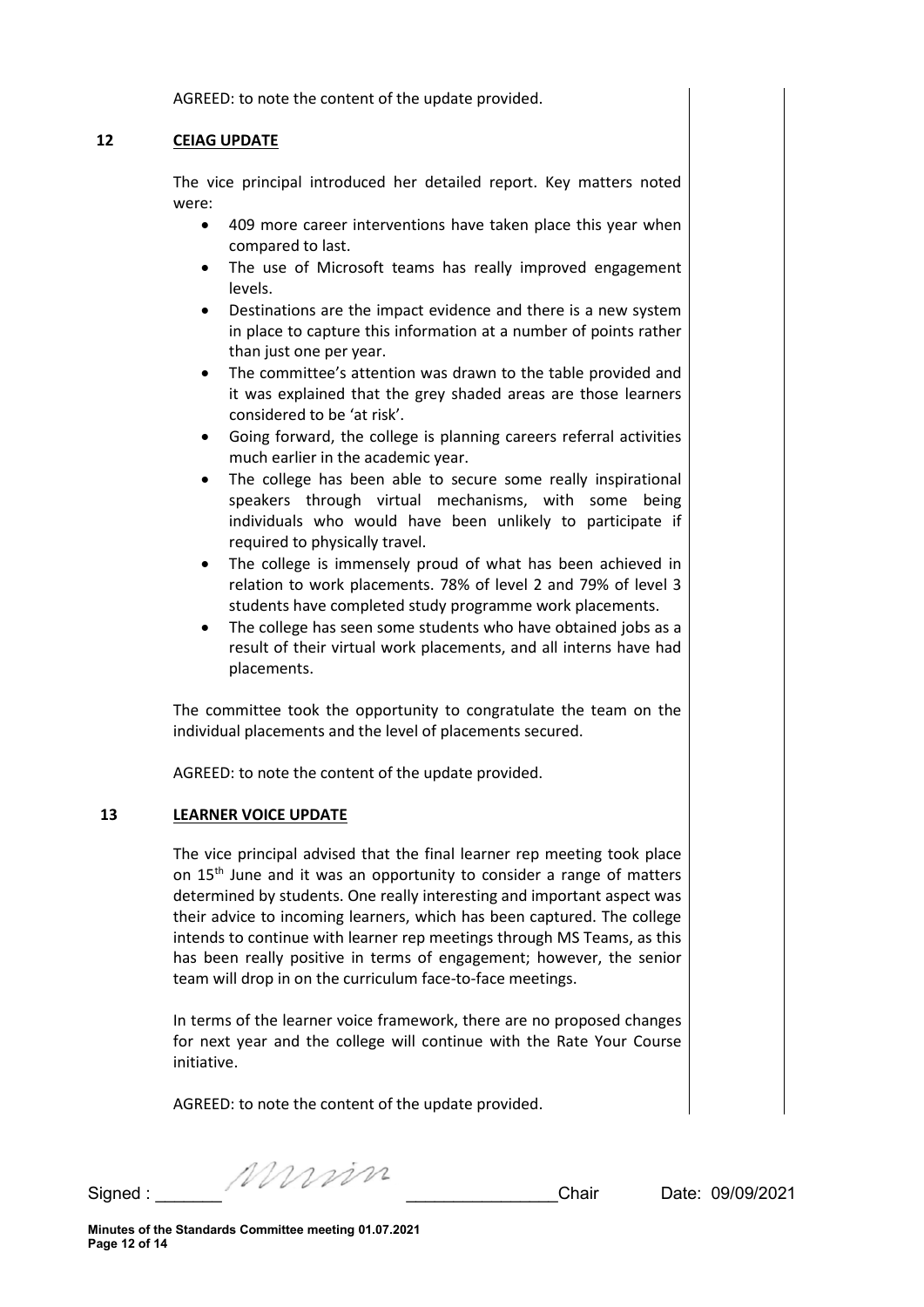#### **14 SAFEGUARDING, PREVENT AND E&D**

The vice principal provided an update, and key points noted were:

- 1) Safeguarding
- The report provides the statistics. Particularly to note are the level of mental health referrals and the level of sexual assault and harassment notifications. In relation to the latter, there were 22 referrals, six of which were referred on externally.
- The fitness to practice process was instigated for the first time this year. It was explained that this only relates to childcare provision and is invoked when there are concerns that a learner who is about to complete their study should not, or is not ready to, work with children.
- Ofsted published a review into sexual harassment, and the college is putting in place a number of processes. The college will collect information regarding the lower-level issues more comprehensively, although it was acknowledged that a sensible approach needs to be taken.
- The college is setting up forums to be able to collect students' views and feedback, i.e. 'what does it feel like to be a student at WNC?'.
- 2) Safeguarding development plan
- The college is sharpening its focus on data so that it can track closely where the more disadvantaged students are when compared to their peers.
- The intention is to the do the same for E&D so that student progress can be tracked.

A challenge from the committee was to focus on the progression made/distance travelled rather than just the numbers.

- 3) Equality & diversity
- The committee's attention was drawn to the statement of intent, which has now been subject to staff consultation.
- The equality and diversity steering group met for the first time in June. Some minor changes were made to the intent discussed by the board, but these were not significant.
- The statement of intent also has to go to the Workforce Development Committee before it can be approved by the board.
- The team have now turned the intent into an action plan, and the intention is to add a further column which sets out the starting point so that the college is able to measure its success.

The committee considered the document and were supportive of the proposal that, subject to comments by the Workforce Development Committee, the board approve as presented.

Signed : \_\_\_\_\_\_\_ \_\_\_\_\_\_\_\_\_\_\_\_\_\_\_\_Chair Date: 09/09/2021

**CH**